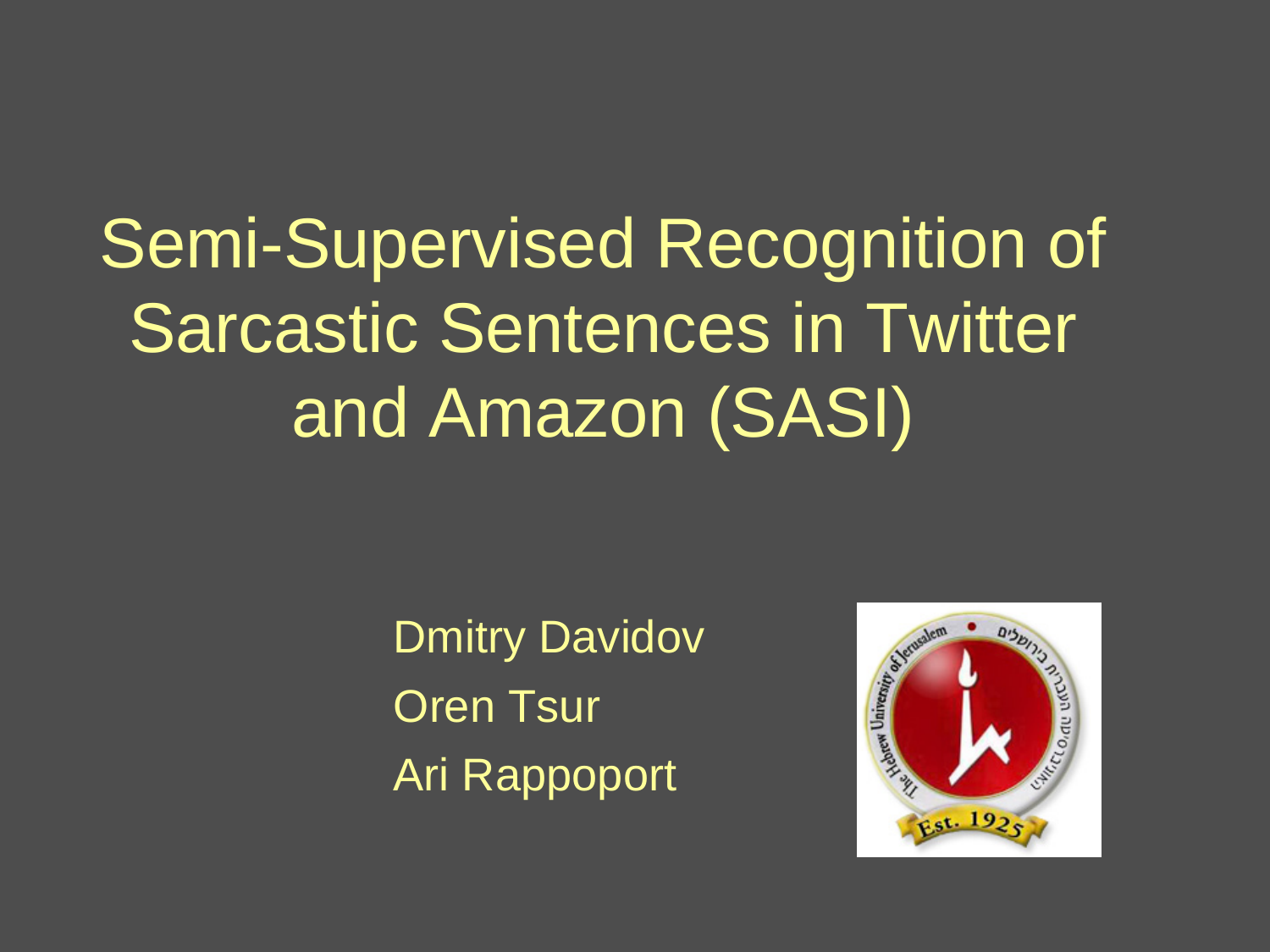# "Oooh, a sarcasm detector. That's a REAL useful invention!"

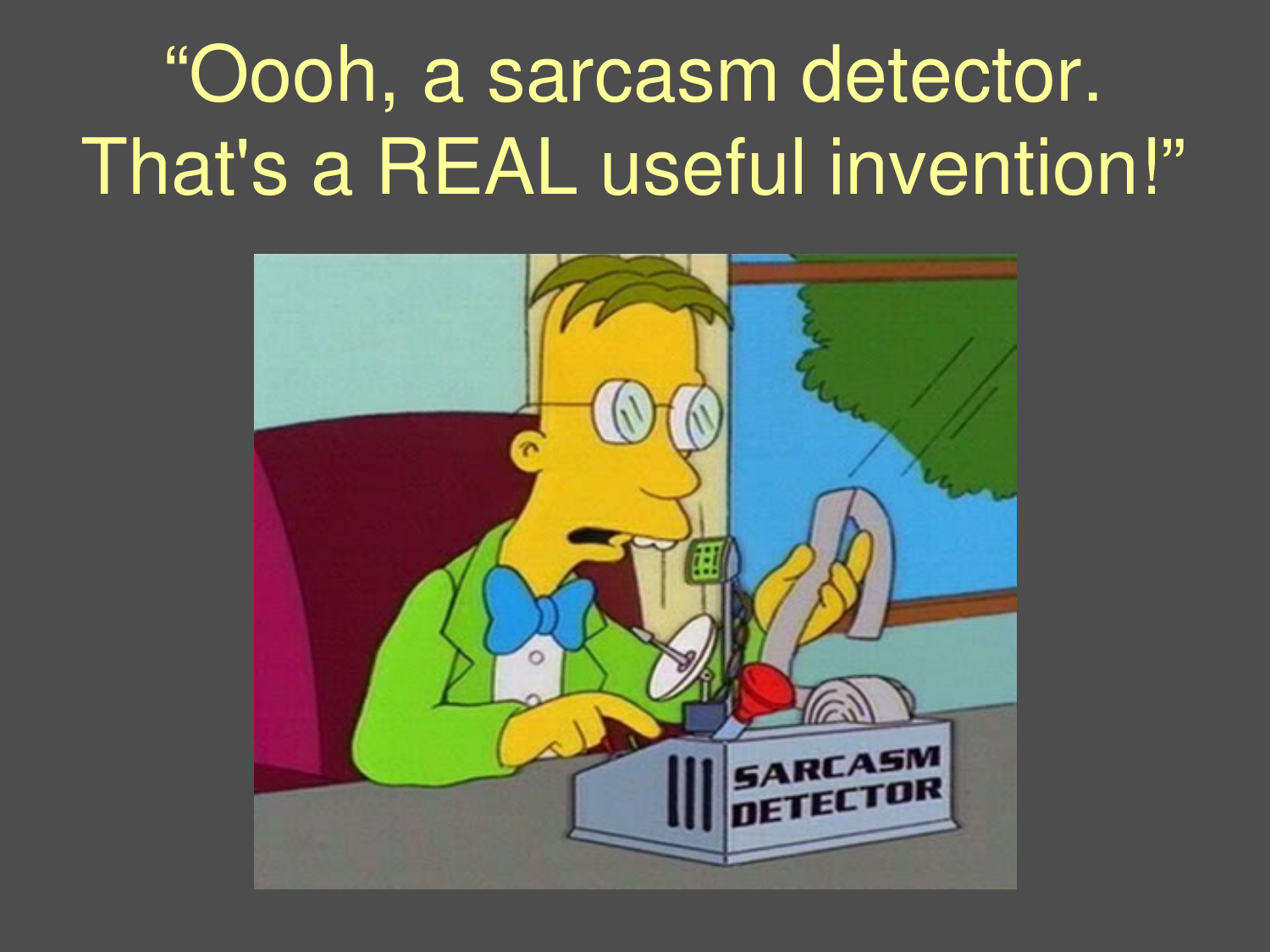# "Oooh, a sarcasm detector. That's a useful invention!"



- Model the use of sarcasm how/ why (cognitive).
- Review Summarization.
- Brand monitoring.
- Personalization of content recommendation (reviews,blogs etc.)
- May help with light autism and Asperger syndrome.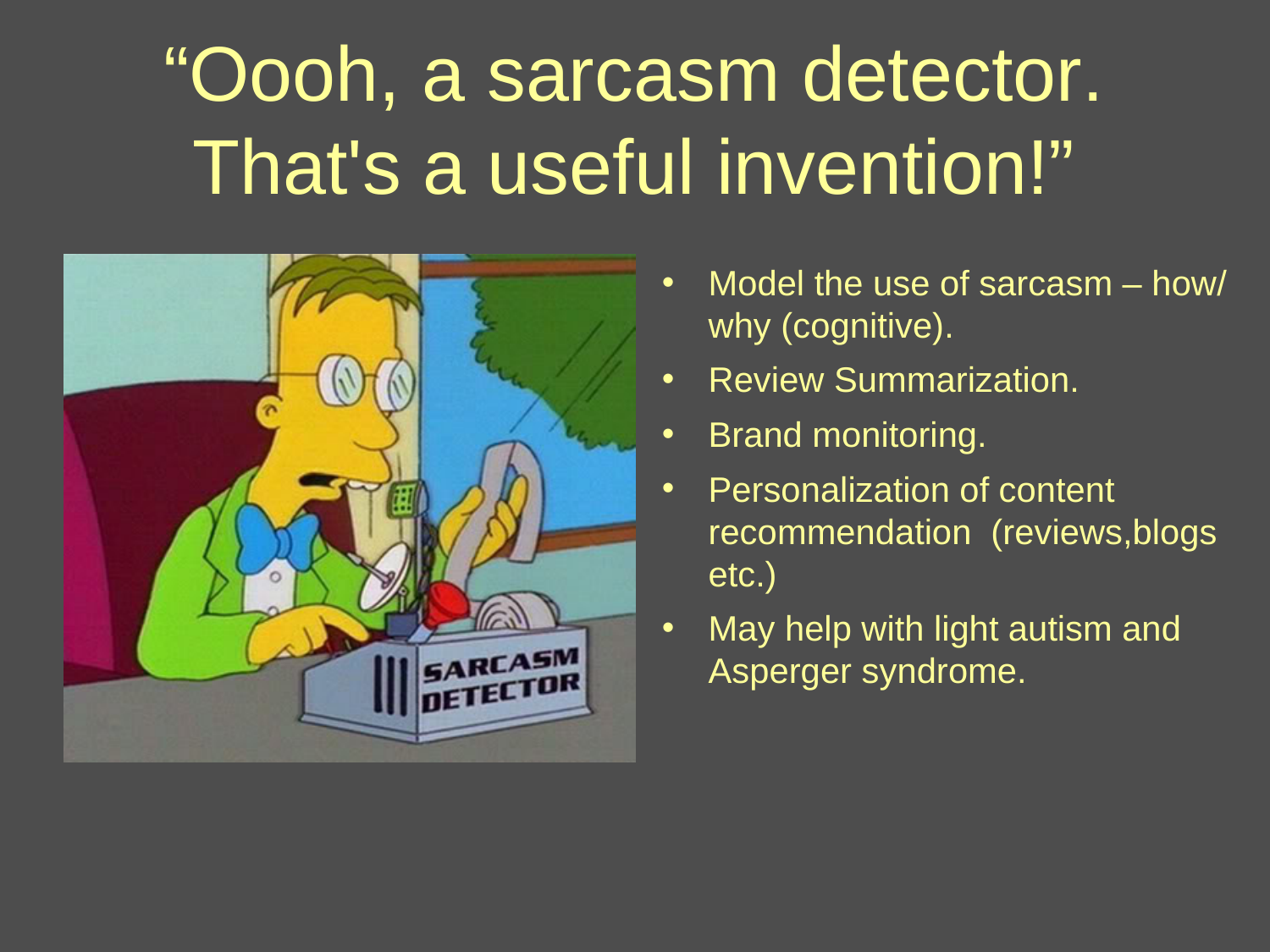# Motivation (1)

#### • Improve review summarization systems.

- Identify features (size/weight, zoom, battery life, pic quality…)
- Identify sentiment and polarity of sentiment for each feature (great battery life, insufficient zoom, distortion close to boundaries, small (keyboard/phone), "read the book".
- Average the sentiment for each feature

"Perfect size, fits great in your pocket" + "got to love this pocket size camera, you just need a porter to carry it for you"  $=$  ?!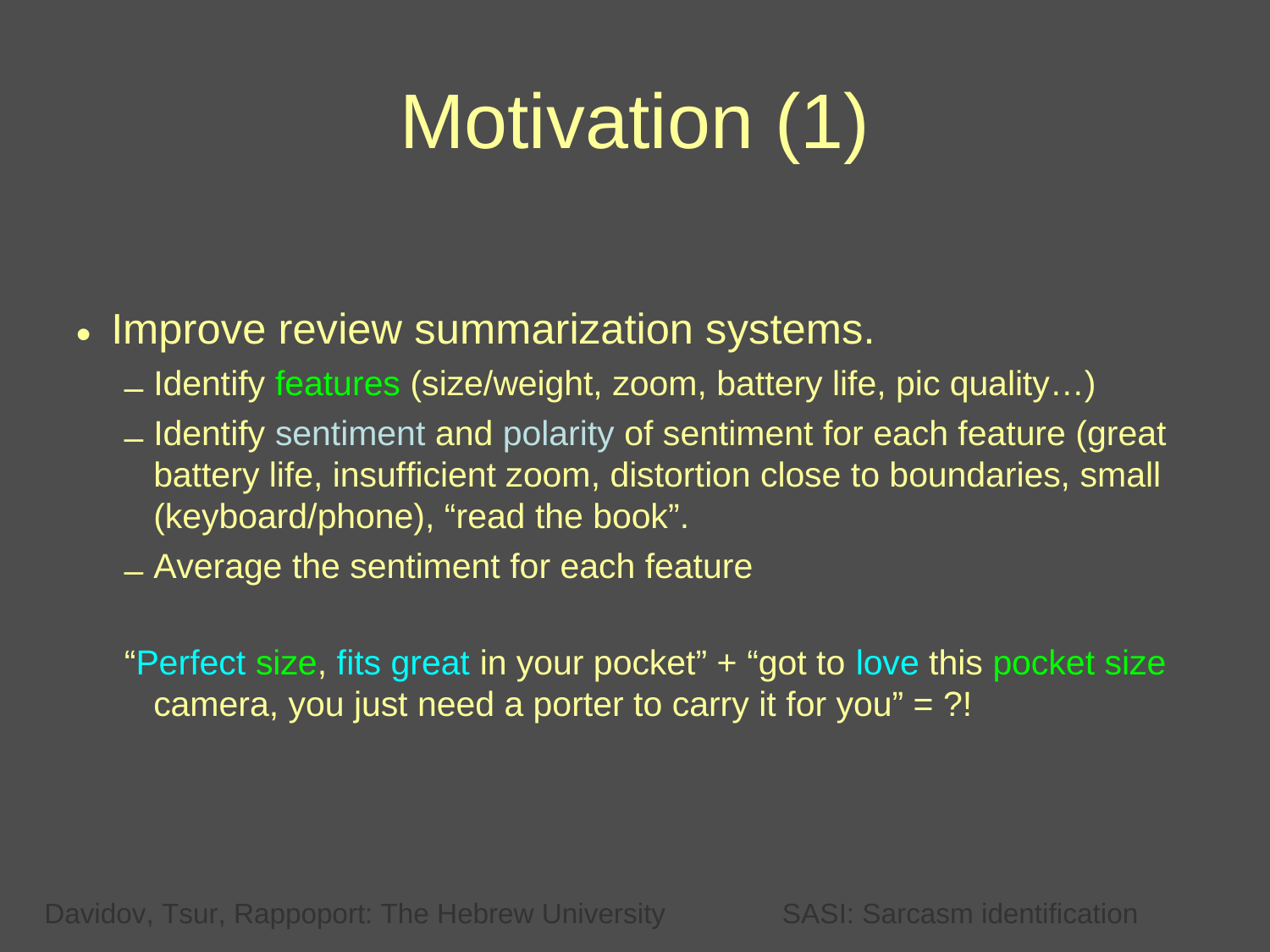#### Common Definition

"The activity of saying or writing the opposite of what you mean in a way intended to make someone else feel stupid or show them that you are angry. "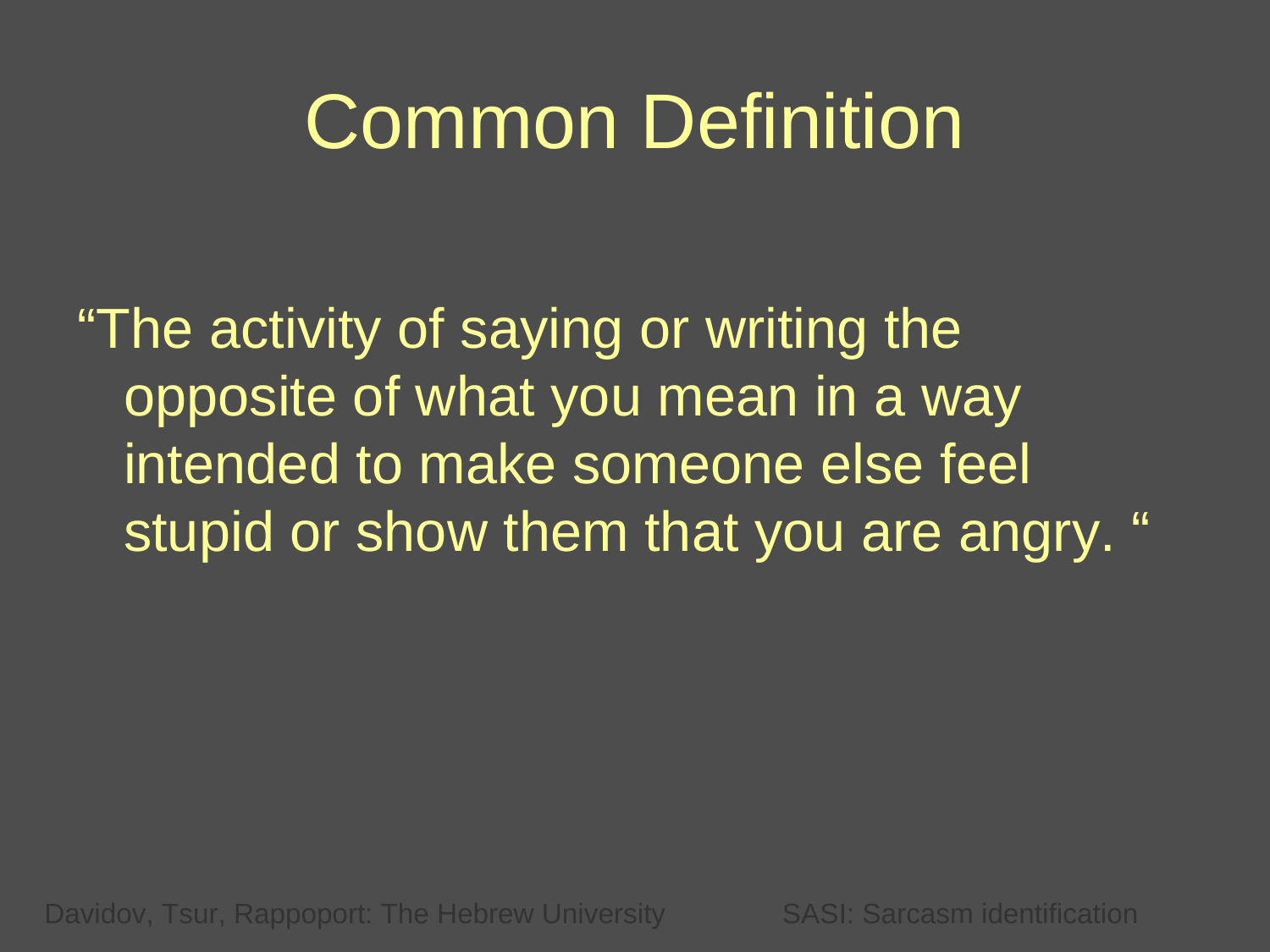#### **Examples**

- *"Great for insomniacs." (book)*
- *"Just read the book." (book/movie review)*
- *"thank you Janet Jackson for yet another year of Super Bowl classic rock!"*
- *"Great idea, now try again with a real product development team." (ereader)*
- *"make sure to keep the purchase receipt" (smart phone)*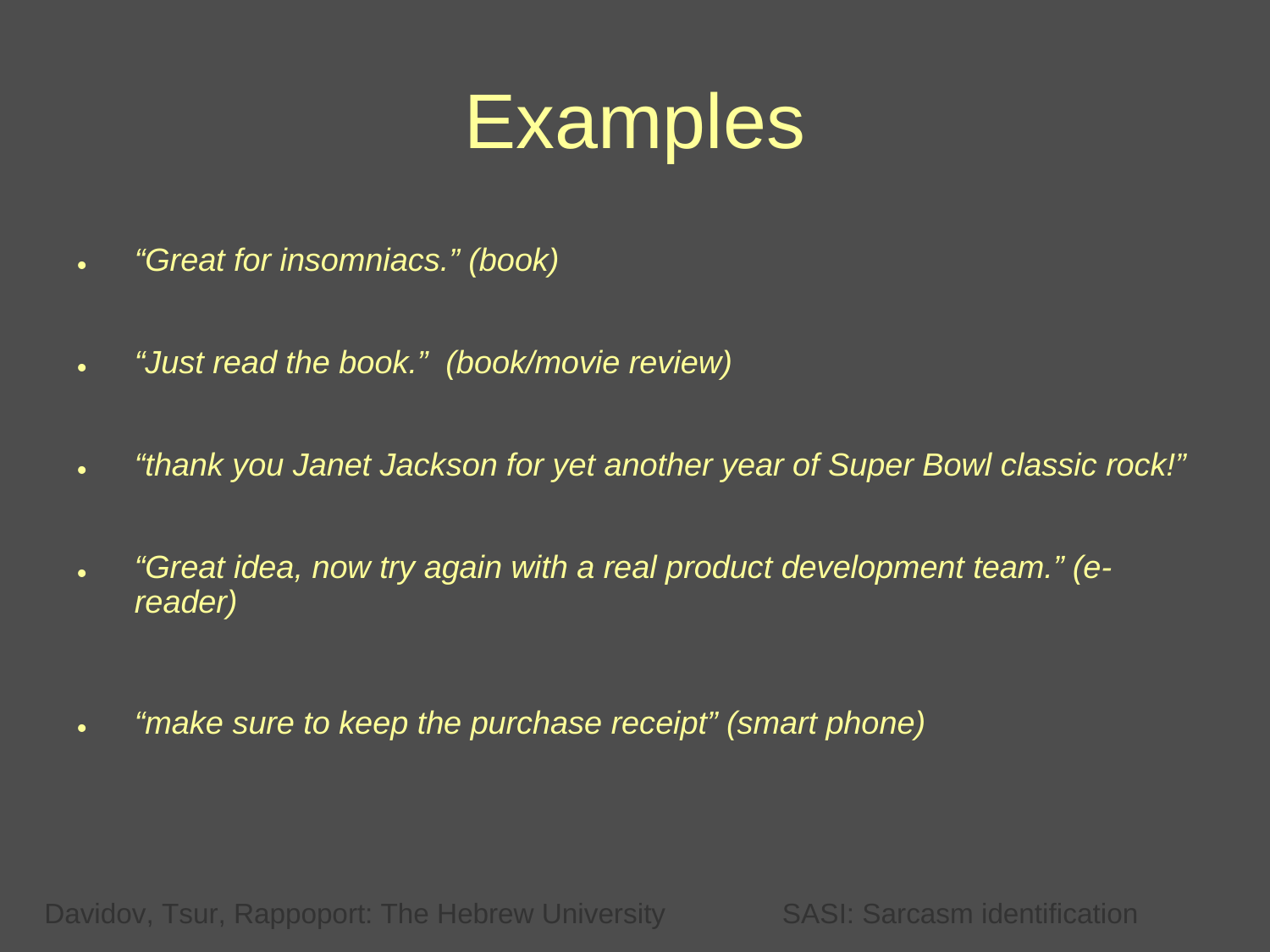# The challenge

- Context.
- World knowledge.
- Missing cues in written texts.
- Hard to define.
- Violation of Grice's maxims (?)
- Even humans sometimes fail to get sarcasm.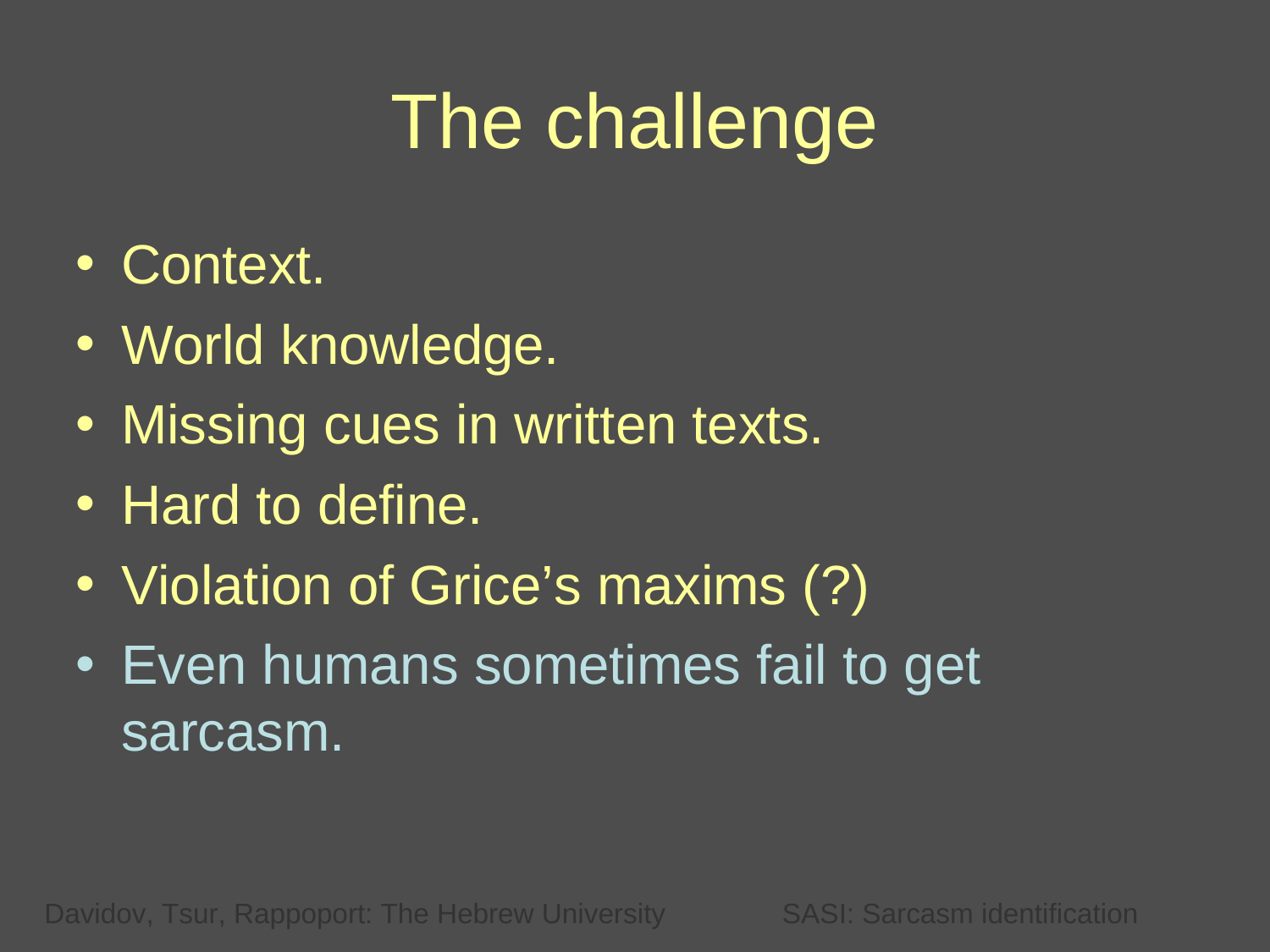# How do people cope?

- Temherte slaq (Some Ethiopic languages): i
- Mirrored question mark: ?
- Karl Marx in Des Kapital: [!]
- Twitter hasgtag: #sarcasm
- SarcMark **a**

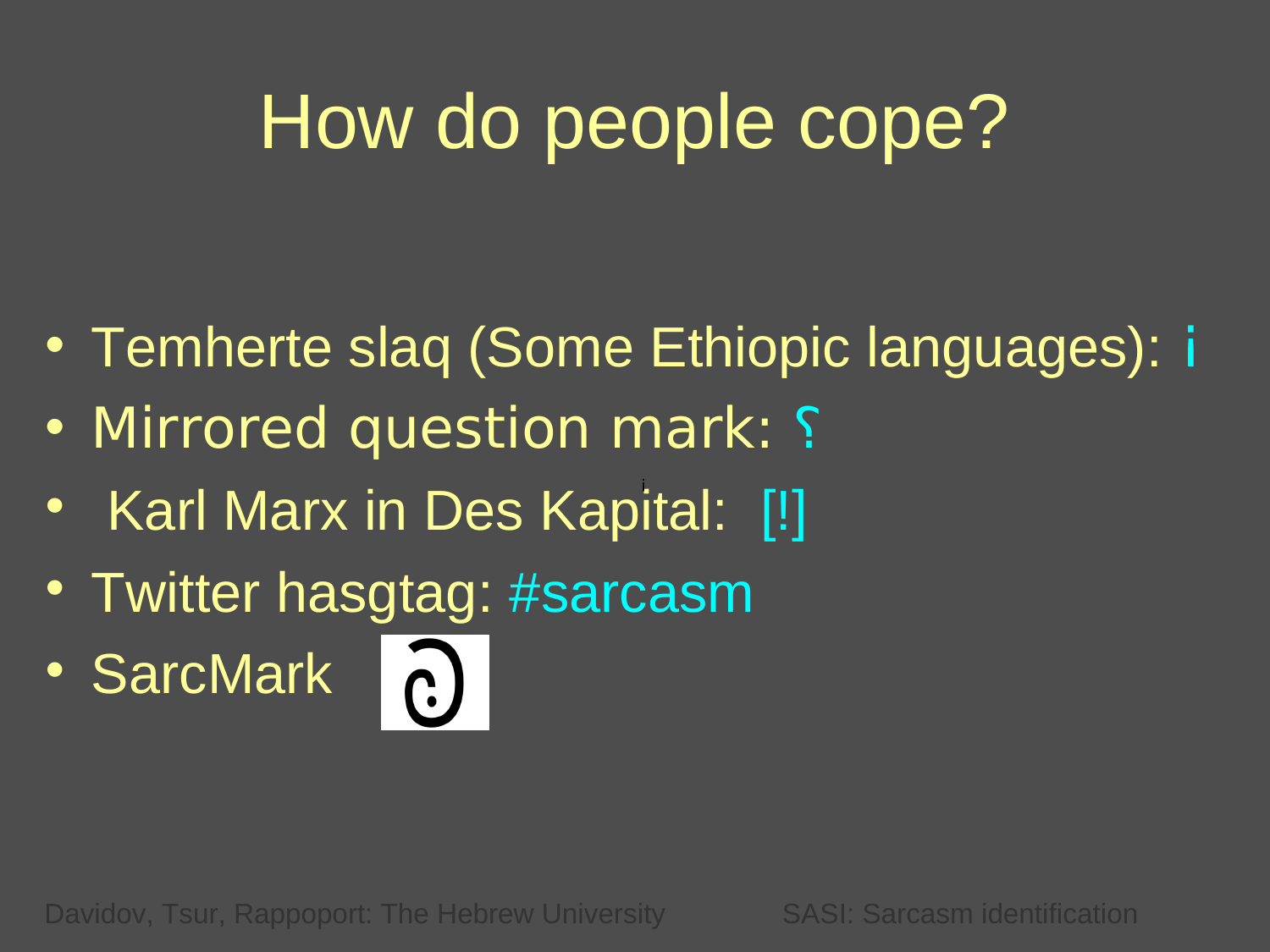#### Data

- Amazon product reviews (~66,000)
	- Books (fiction, non fiction, children)
	- Electronics (mp3 players, digital cameras, mobiles phones, GPS devices,…)

• ~6 million tweets.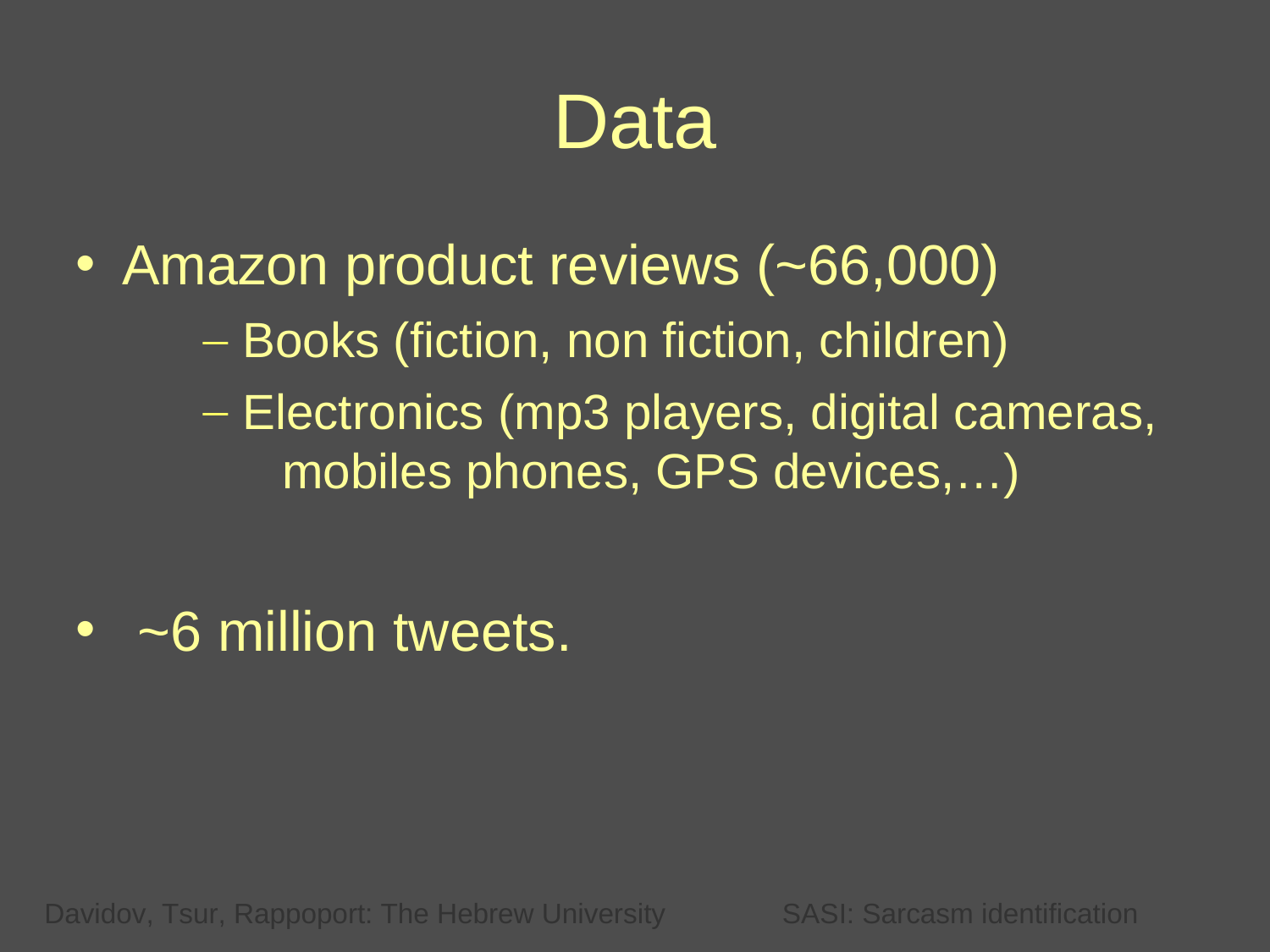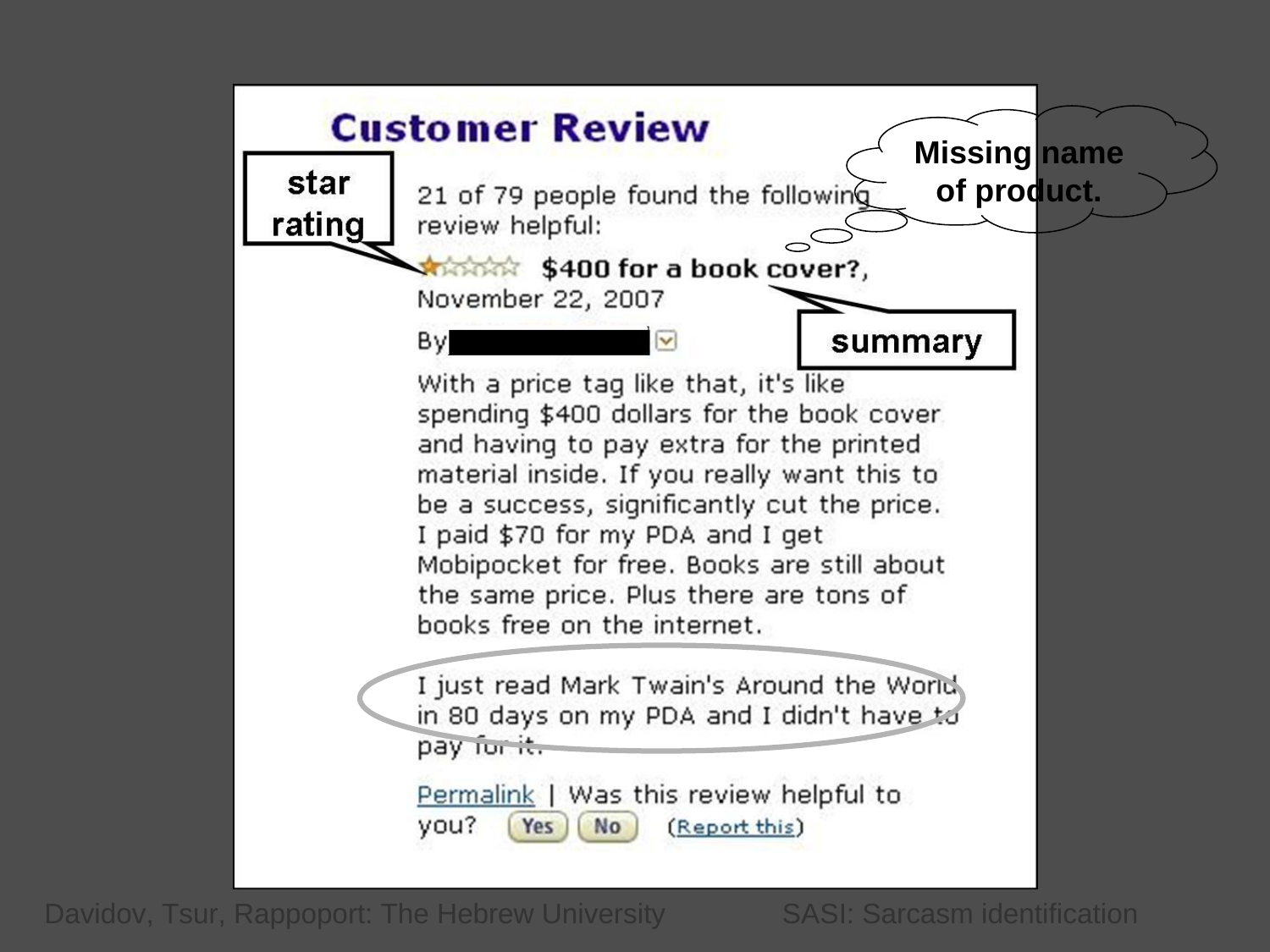

- 140 characters
- Free text
- Lacking context
- Hashtags: #hashtag
- URL addreses
- References to other users: @user

"great program at *#ISCOL*: http://www.cs.tau.ac.il/~nachum/iscol10/, @OrenTsur jabbers about twitter."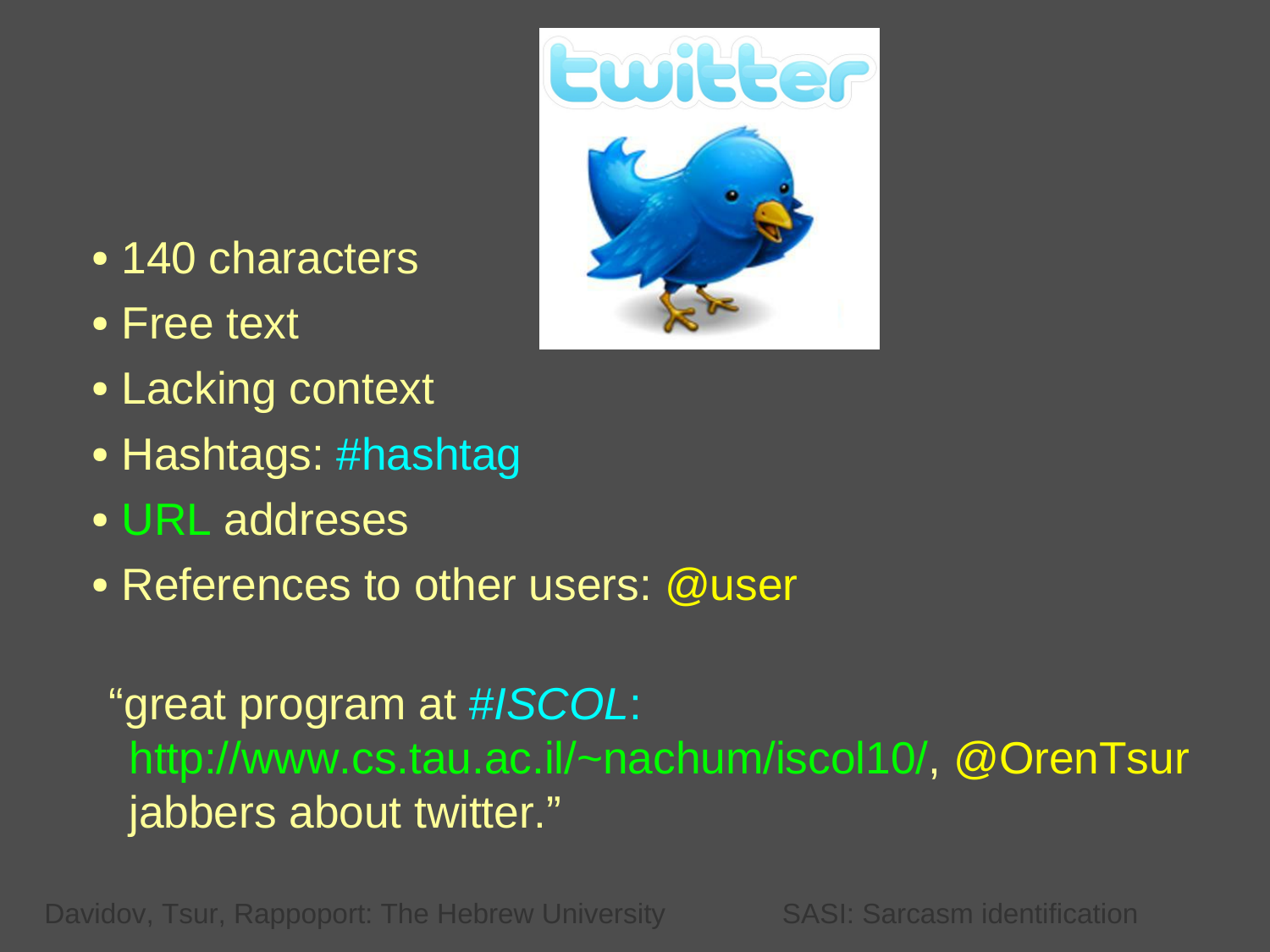#### *Star Sentiment* Baseline (Amazon)

- "Saying or writing the opposite of what you mean..."
	- Identify unhappy reviewers (1-2 stars)
	- Identify extremely-positive sentiment words (Best, exciting, top, great, …)
	- Classify these sentences as sarcastic.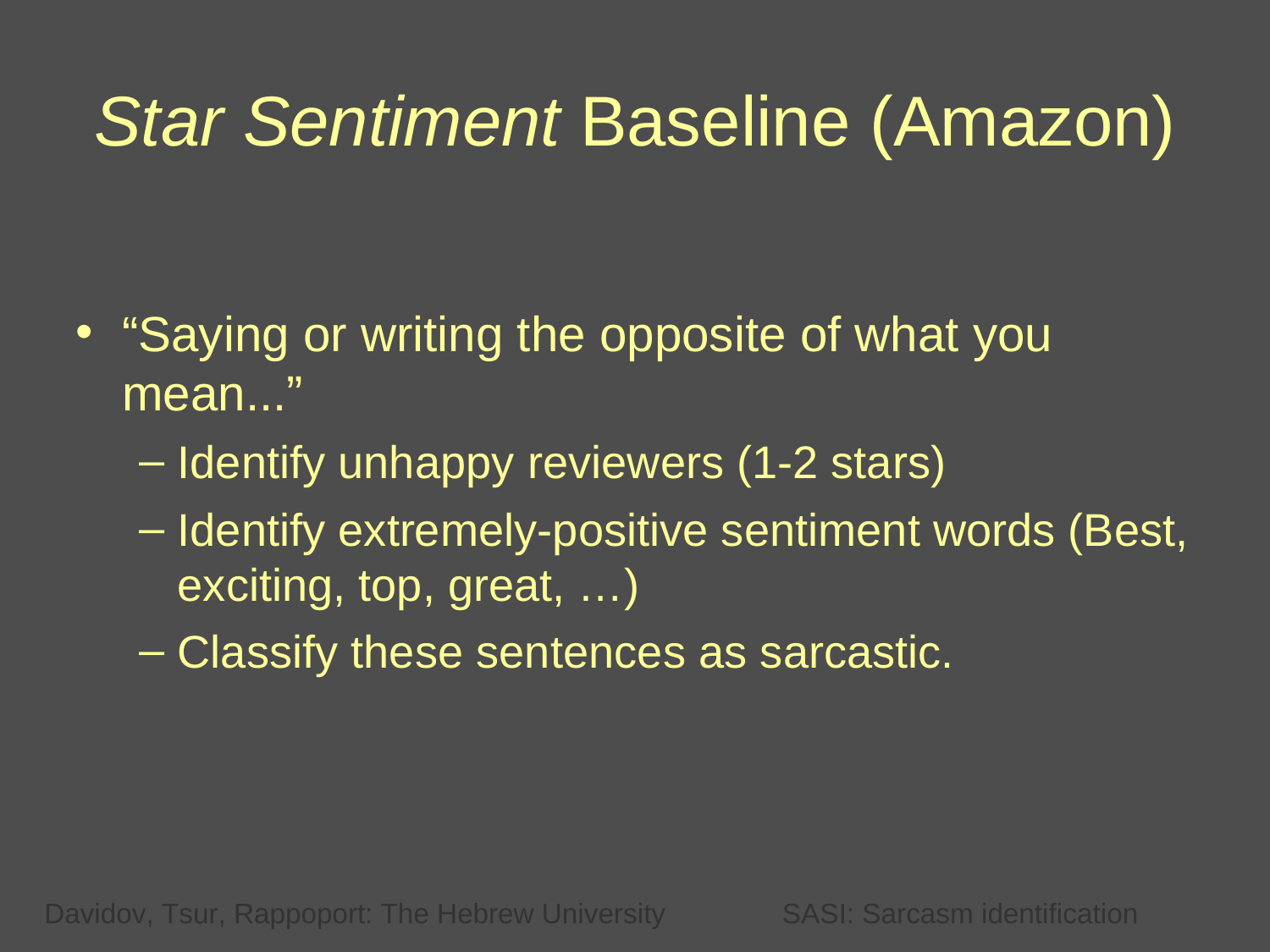#### SASI:

## Semi-supervised Algorithm for Sarcasm Identification

- Small seed of sarcastic-tagged sentences. Tags 1,...,5:
	- 1: not sarcastic at all
	- 5: clearly sarcastic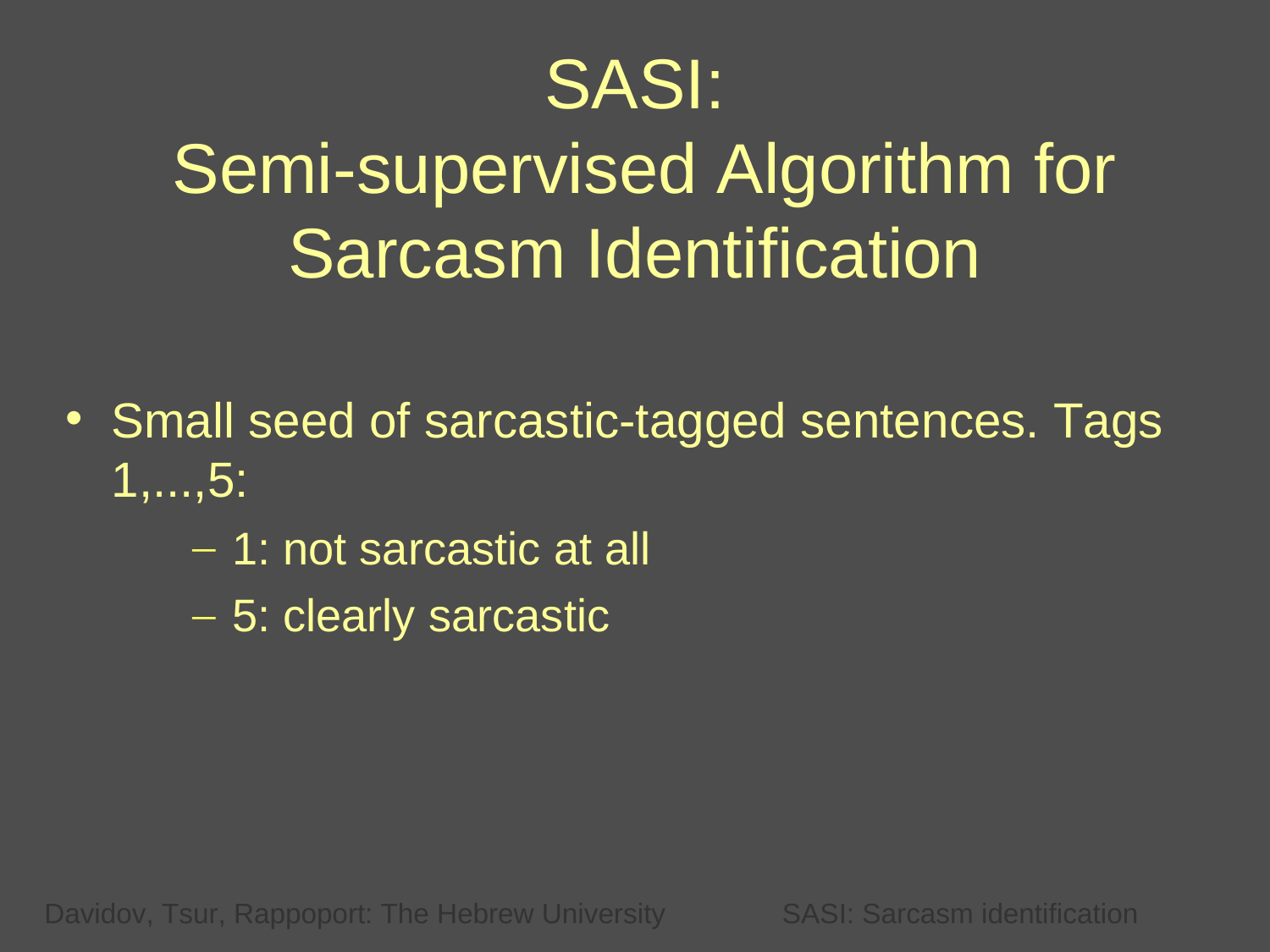### SASI: outline

- Extract features from all training sentences.
- Represent training sentences in a feature vector space.
- Features:
	- Pattern based features
	- Punctuation based features
- Given a new sentence: use weighted-kNN to classify it. – Majority vote (over k>0)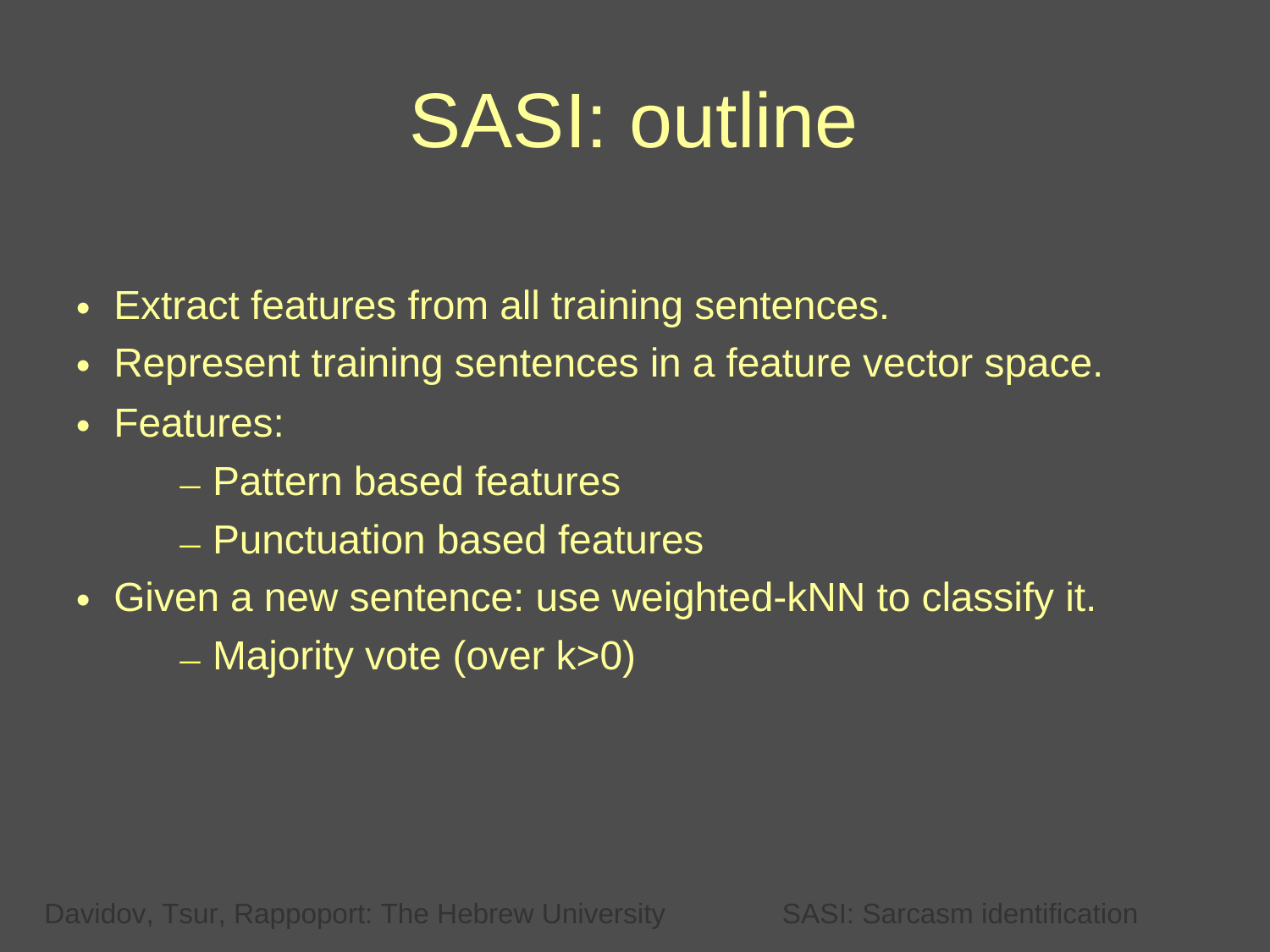### Hashtag classifier

- #sarcasm hashtag
- Not very common

• Use this tag as a label for supervised learning.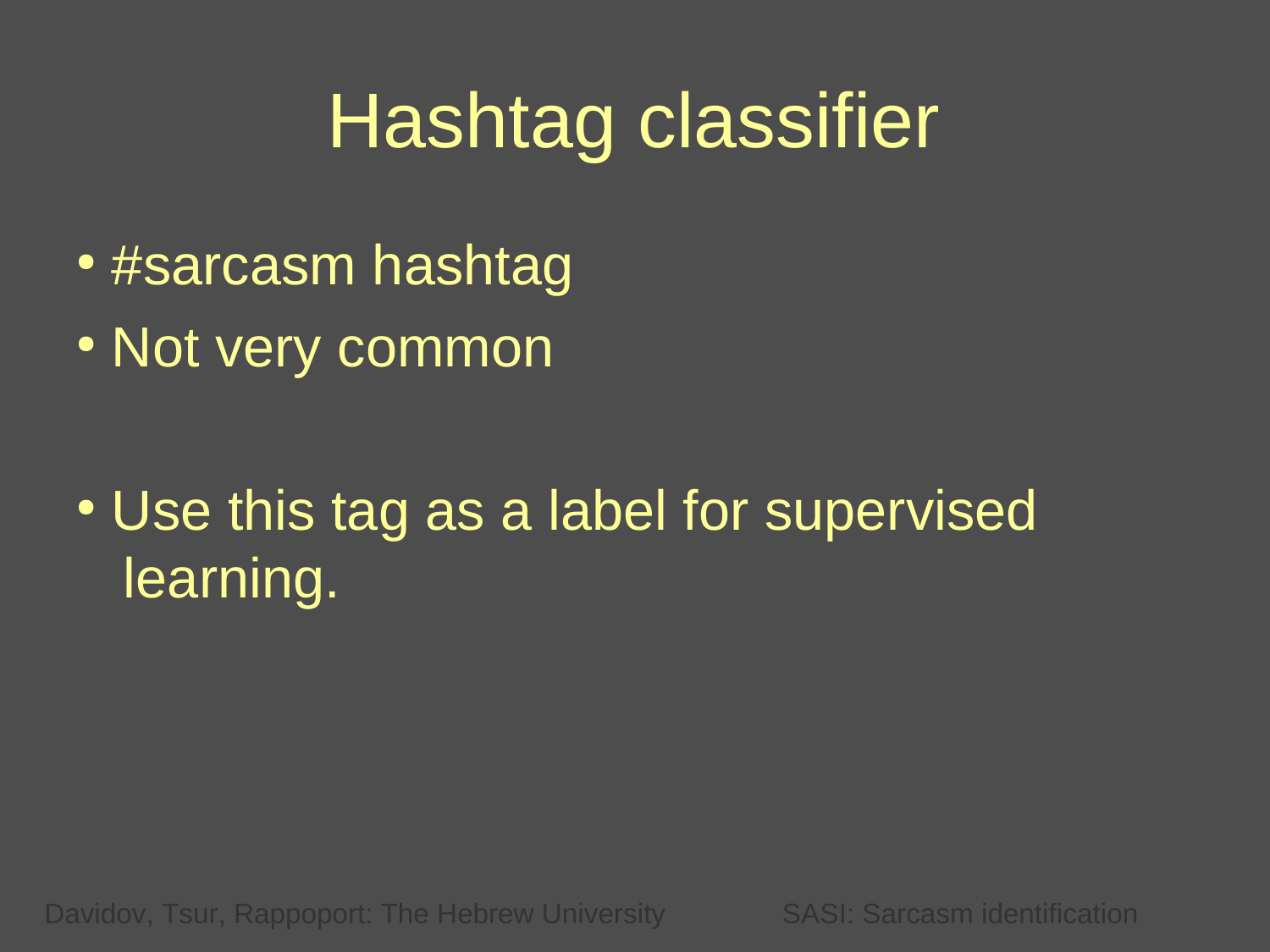### Preprocessing

- [author], [title], [product], [company]
- [url], [usr], [hashtag] – *"Silly me , the Kindle and the Sony eBook can't read these protected formats. Great!"*

– *"Silly me , the Kindle and the [company] [product] can't read these protected formats. Great!"*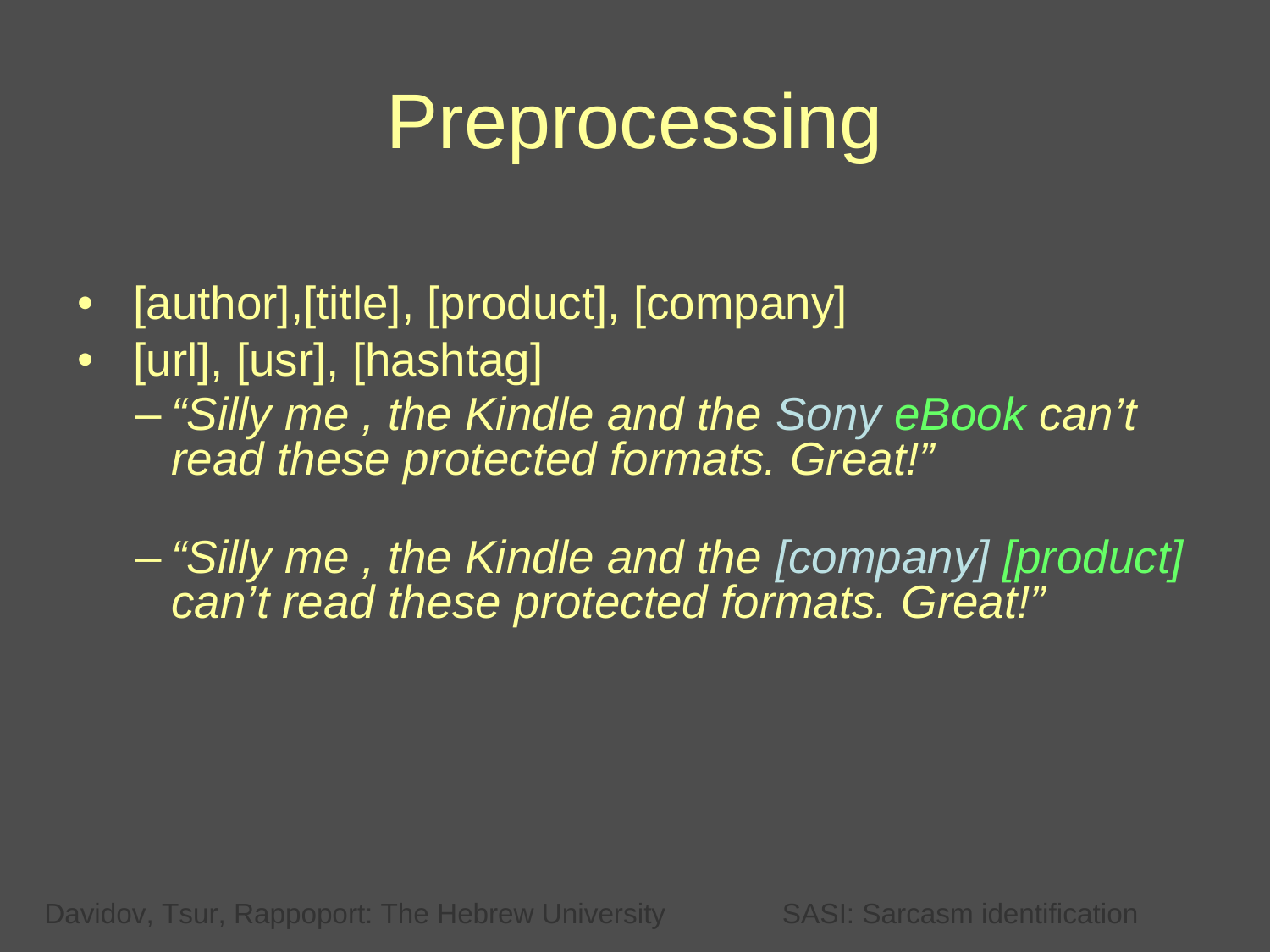### Pattern based features

- Davidov & Rappoport 2006, 2008
- High Frequency Words (>0.0001)
- Content Words (<0.001)
- Pattern: ordered sequence of high frequency words and slots for content words.
- Restrictions:
	- $-$  2-6 HFW
	- 1-5 slots for CW
	- Minimal pattern: [HFW] [CW slot] [HFW]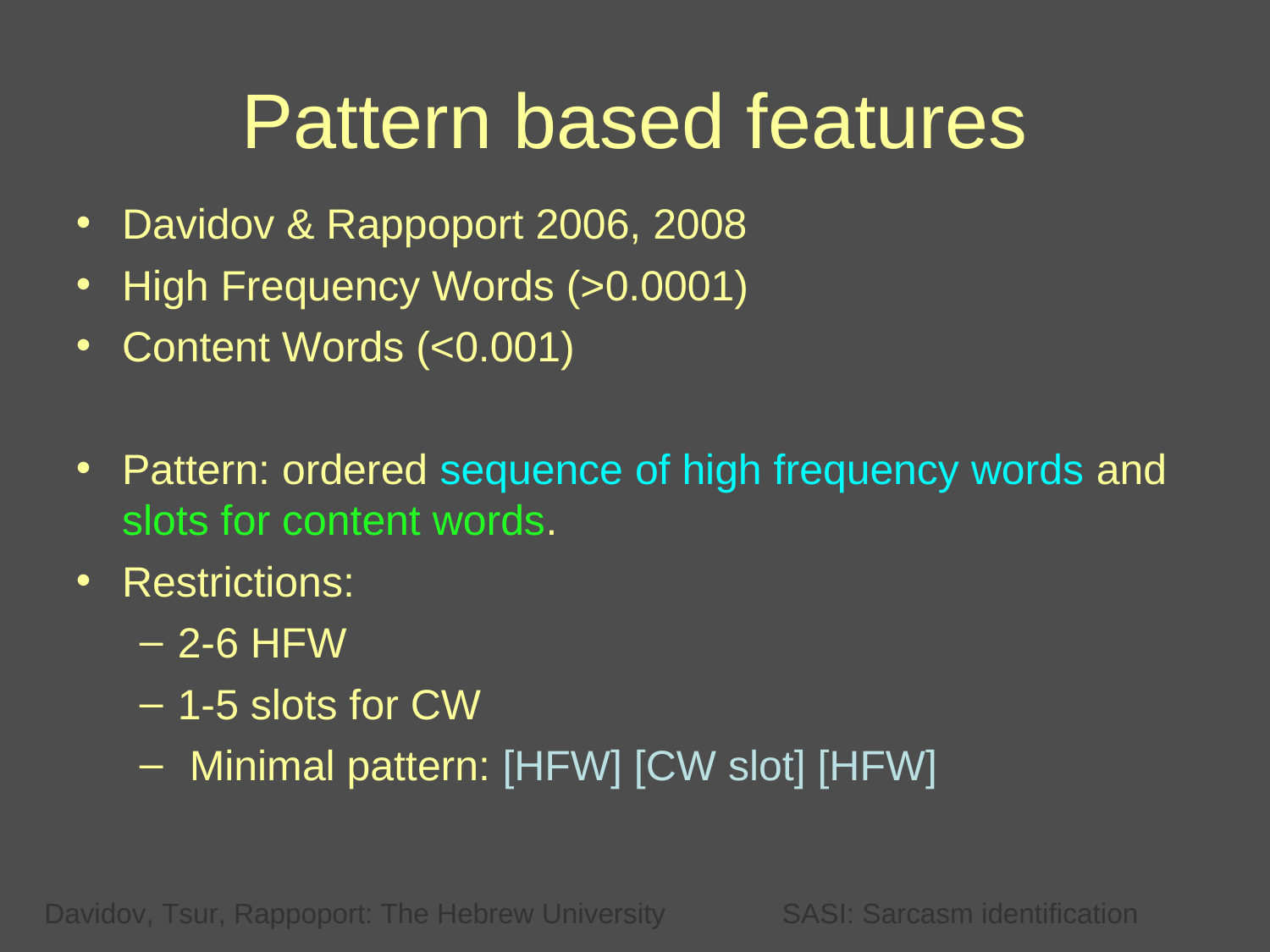#### Pattern extraction from the training (seed)

"Garmin apparently does not care much about product quality or customer support"

- [company] CW does not CW much
- does not CW much about CW CW or
- not CW much
- about CW CW or CW CW.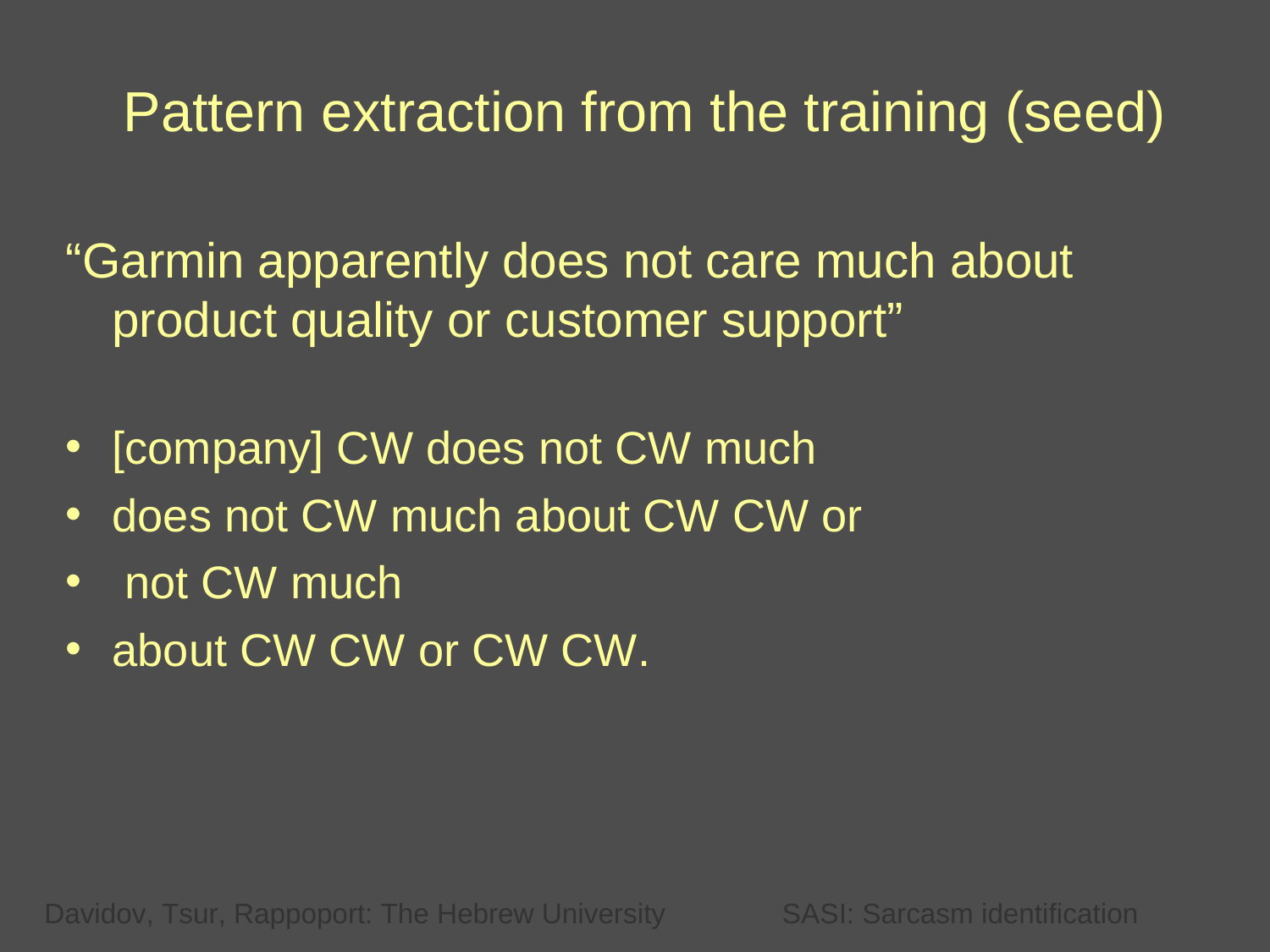# Weights of pattern based features

- 1 : exact match.
- $\bullet$   $\alpha$  : sparse match extra elements are found between components.

• : incomplete match – only *n* of *N* patterns components are found. *γ*⋅ *n N*

• 0 : no match.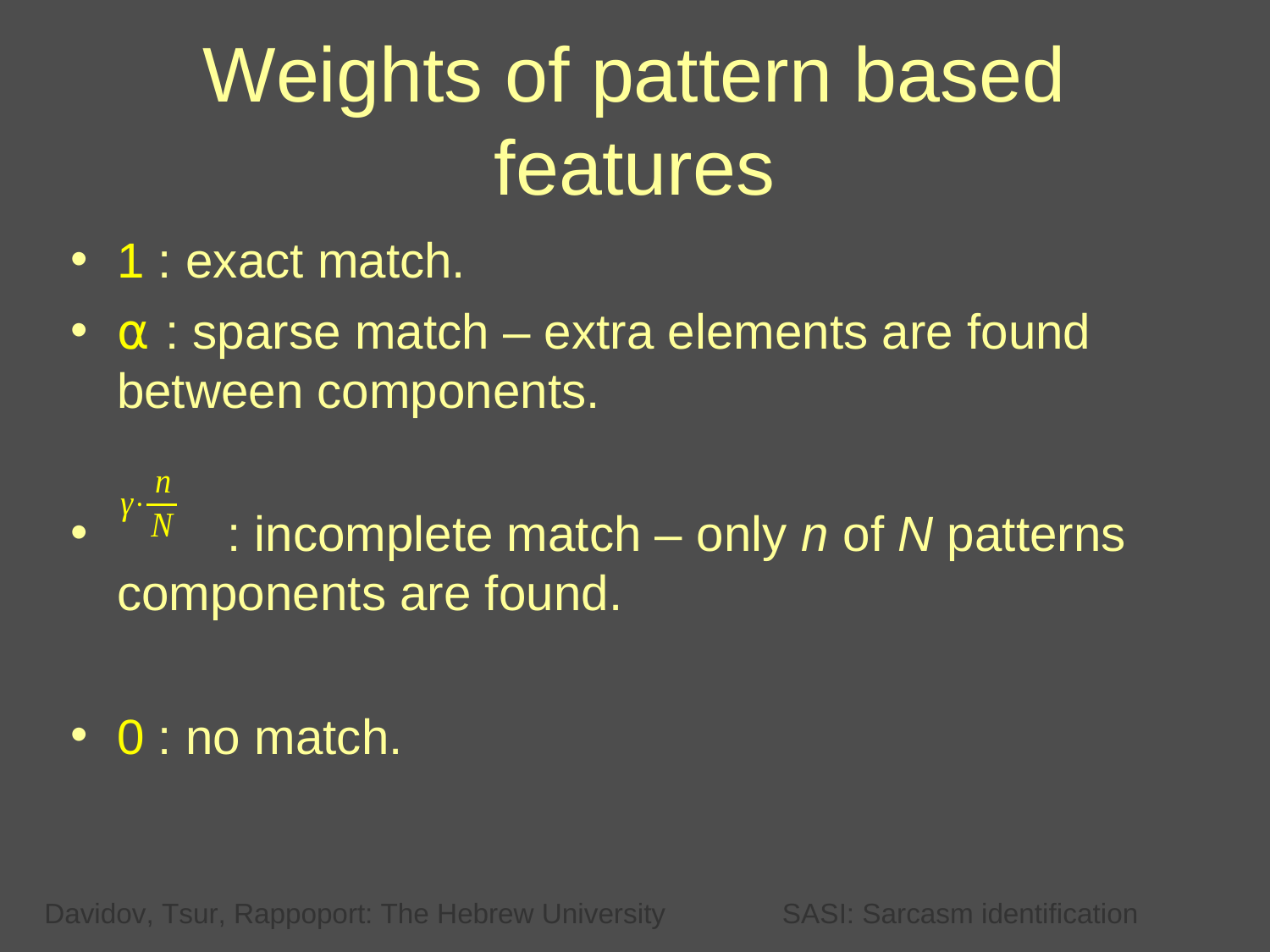#### "Garmin apparently does not care much about product quality or customer support"

- [company] CW does not CW much : exact match: 1
- [company] CW not: sparse match: 0.1
	- Insertion of the word does
- [company] CW CW does not: incomplete match: 0.08 – One of five components (the CW) is missing: 0.1\*4/5=0.08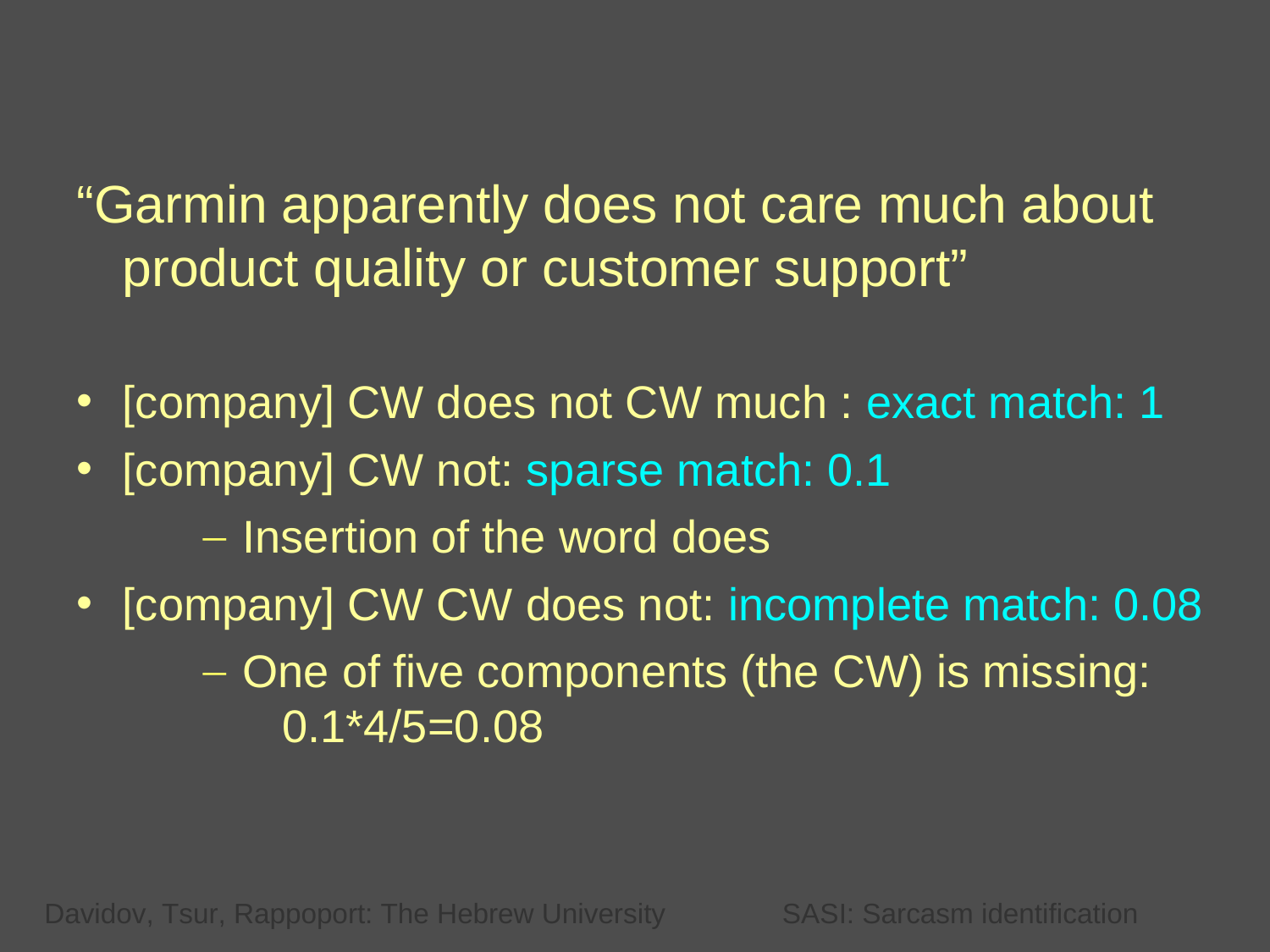#### Punctuation based

Number of ! Number of ? Number of quotes Number of CAPITALIZED words/letters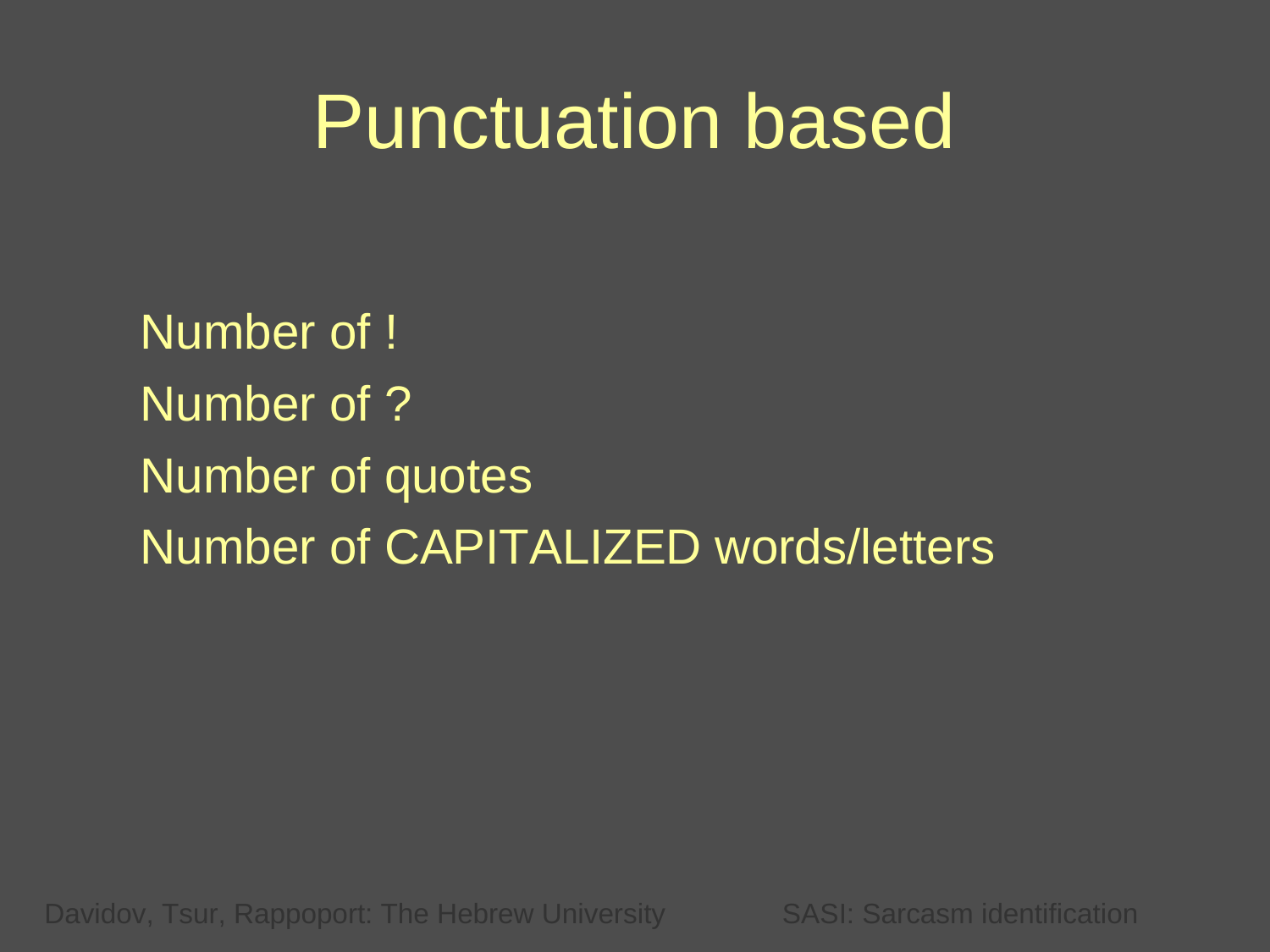### Classification: weighted-kNN

- For each candidate vector *v* in the test set:
- Find the k (=5) closest vectors in the training set. The label of v is the *normalized weighted average* of  $V_{1.5}$

*Count* $|l|$  = Fraction of vectors∈*training set with label l* 

$$
Label(v) = \frac{1}{k} \sum_{i} \frac{Count(Label(t_i)) Label(t_i)}{\sum_{j} Count(label(t_j))}
$$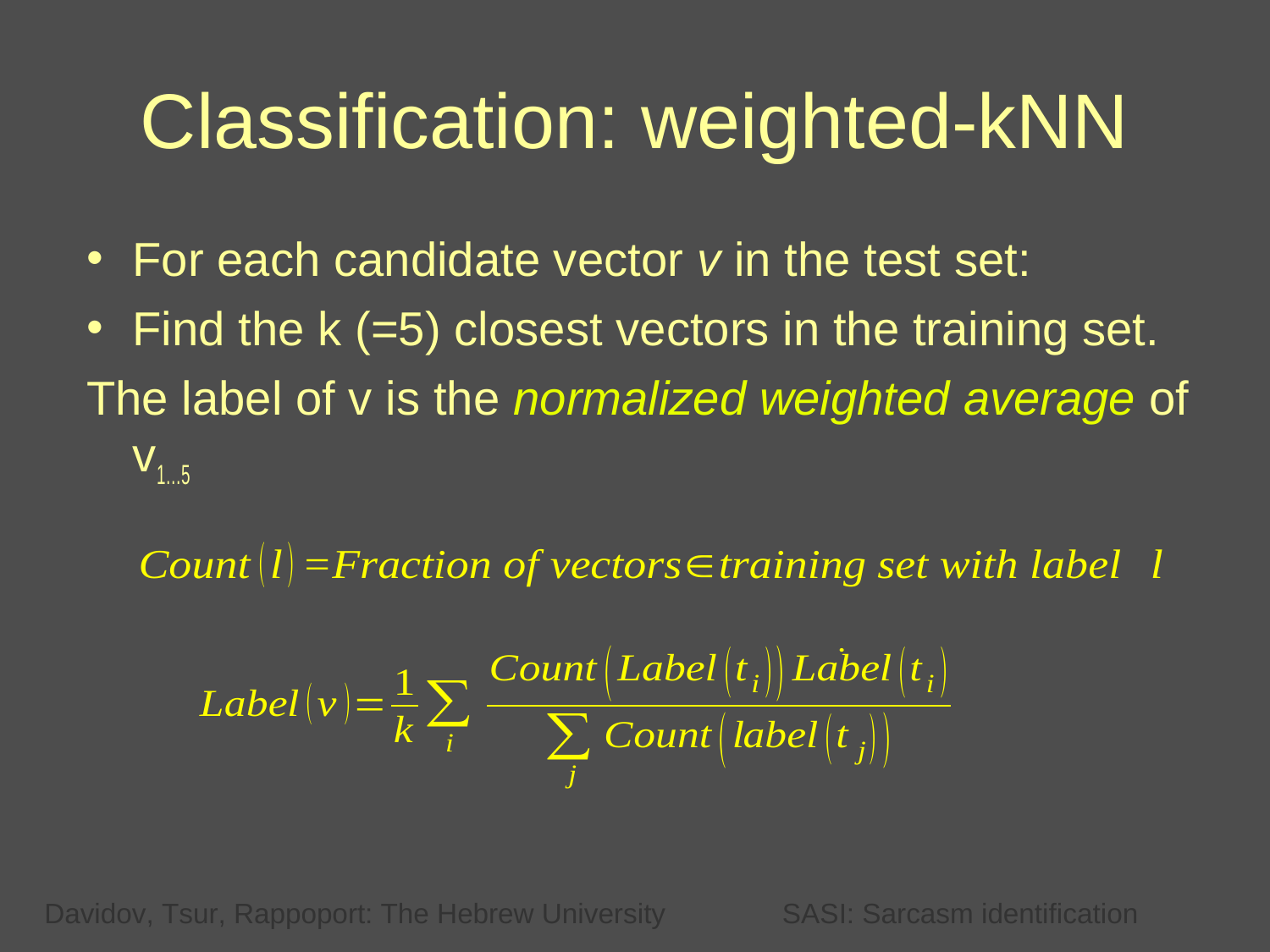# Experiments (1|2)

- 5-fold cross validation on the training set.
- Testing contribution of different features:
	- Patterns
	- Punctuation
	- Self training
	- combinations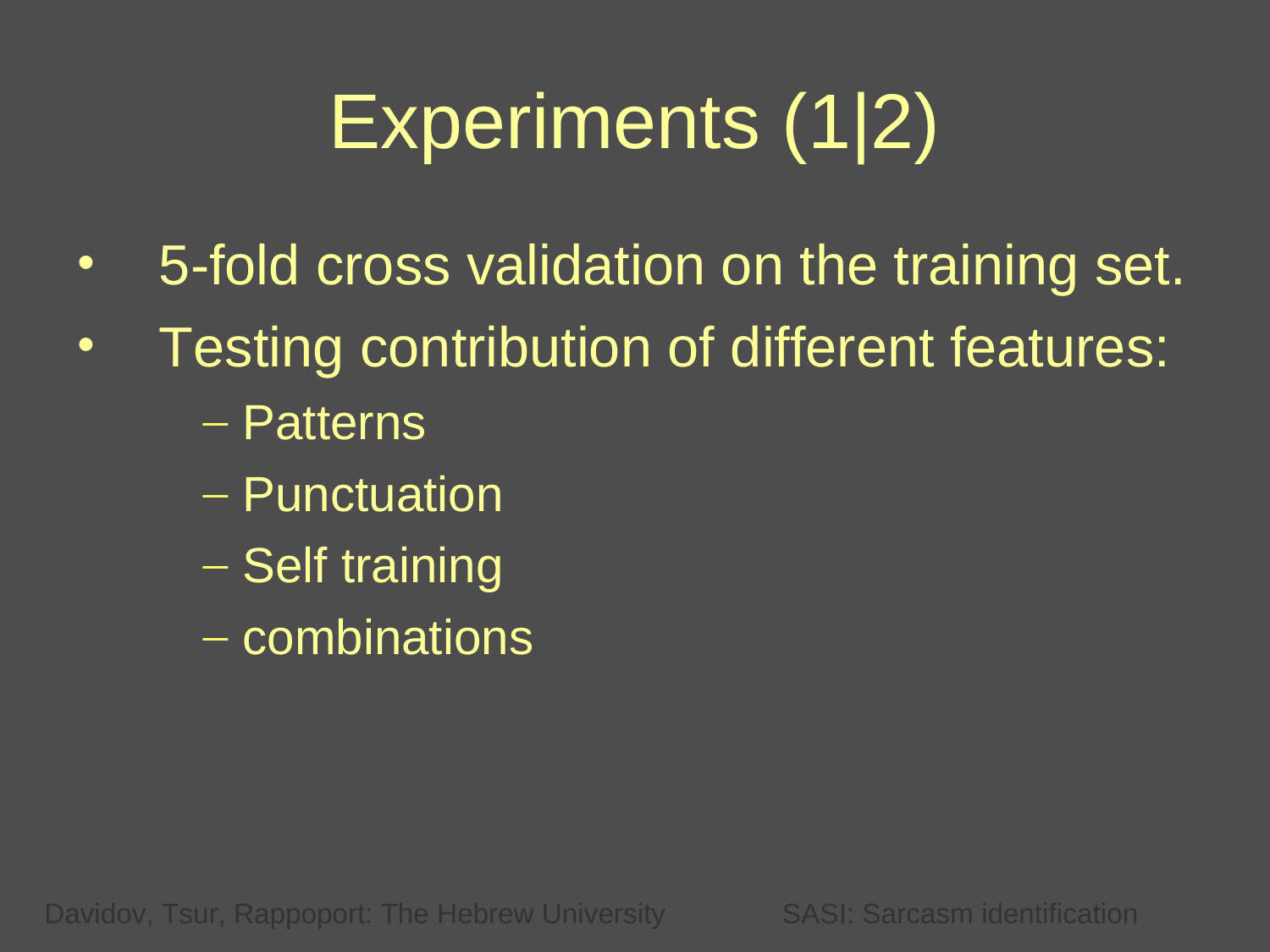#### Cross validation results: Amazon - seed; Twitter - *#sarcasm*

| <b>Amazon</b>   | <b>Precision</b> | <b>Recall</b> | <b>F-Score</b> |
|-----------------|------------------|---------------|----------------|
| punct           | 0.256            | 0.313         | 0.281          |
| <b>patterns</b> | 0.743            | 0.788         | 0.765          |
| punct+pat       | 0.868            | 0.763         | 0.812          |
| <b>SASI</b>     | 0.912            | 0.756         | 0.827          |

| <b>Twitter</b>  | <b>Precision</b> | <b>Recall</b> | <b>F-Score</b> |
|-----------------|------------------|---------------|----------------|
| punct           | 0.259            | 0.26          | 0.259          |
| <b>patterns</b> | 0.765            | 0.326         | 0.548          |
| punct+pat       | 0.798            | 0.356         | 0.505          |
| <b>SASI</b>     | 0.727            | 0.436         | 0.545          |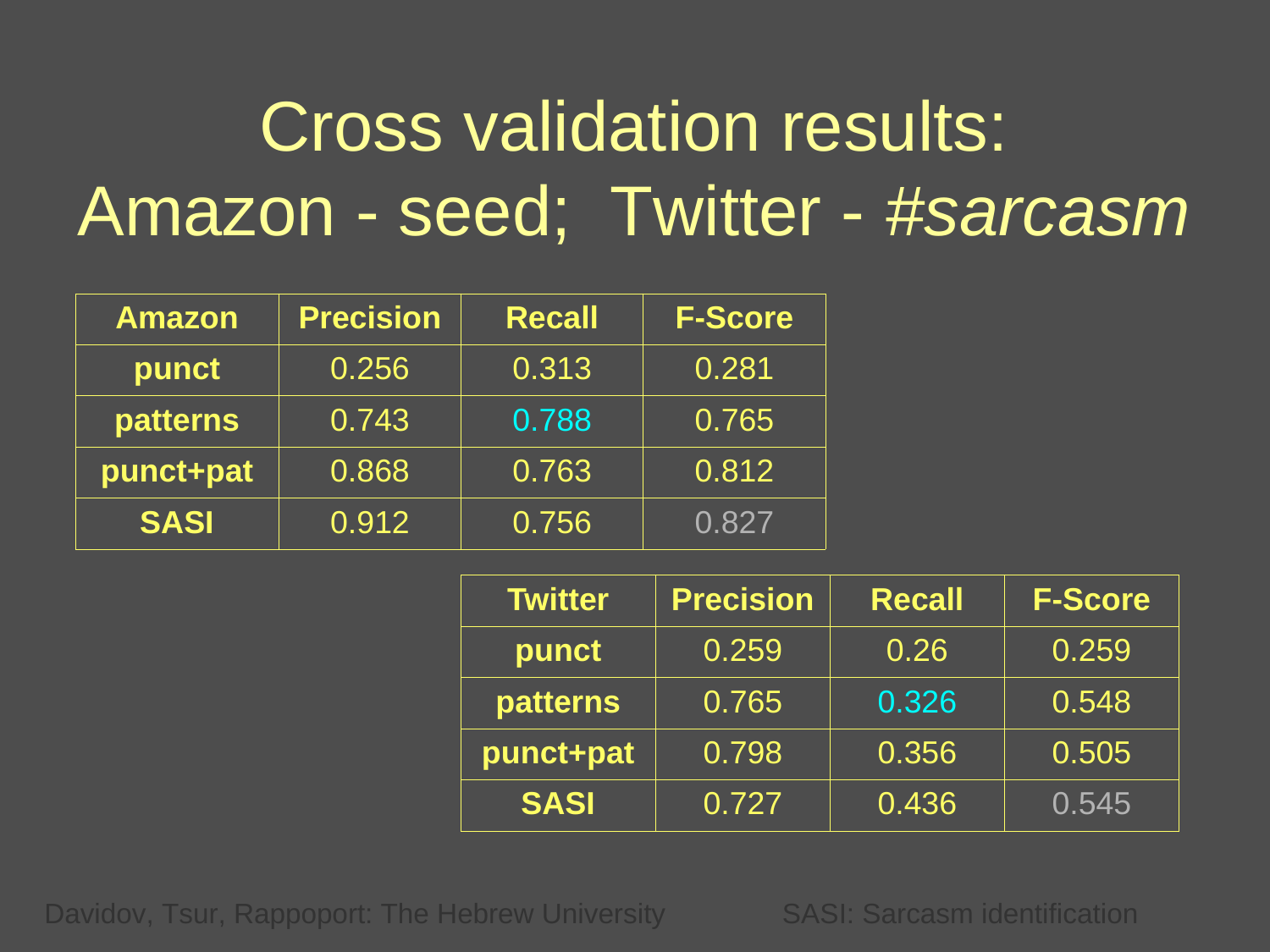#### • "@USER it was sarcasm"

- "Can't wait to get home tonite"
- "Can't wait to get home tonite #sarcasm"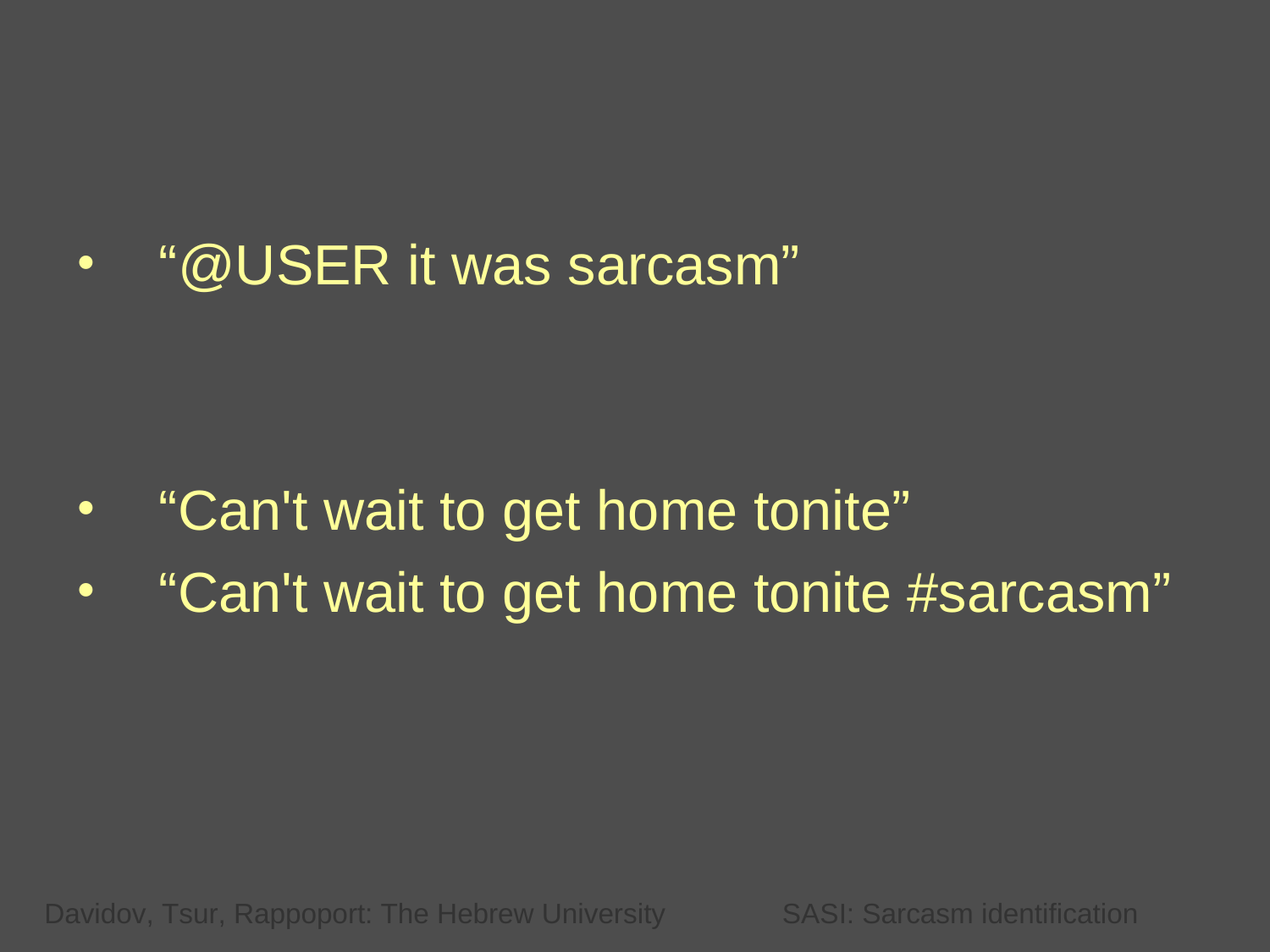# Gold Standard evaluation (2|2)

- Human annotation of classification of new sentences.
	- 90 sentences identified as sarcastic.
	- 90 sentences identified as non sarcastic.
	- Each sentence tagged by 3 human annotators.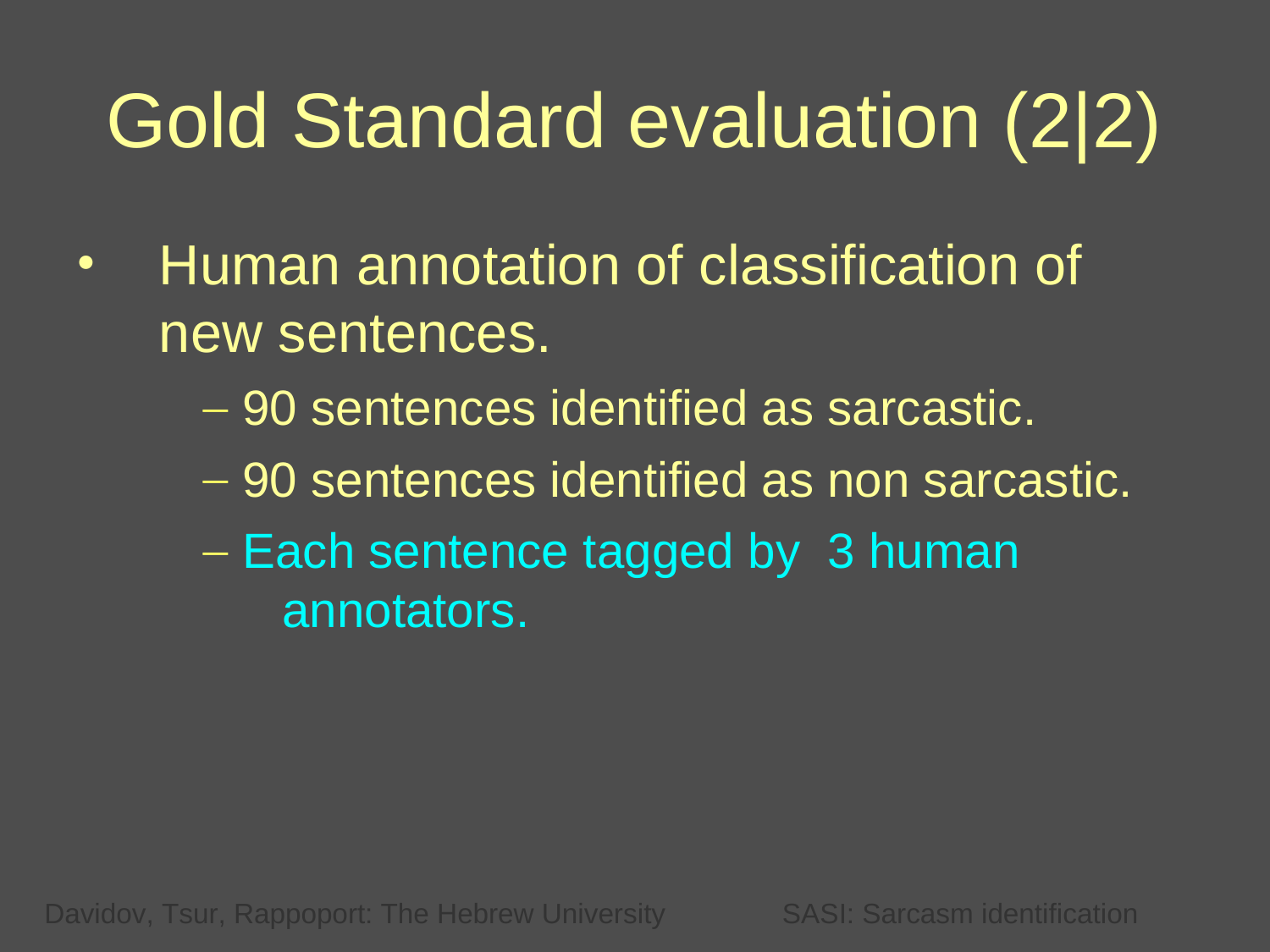#### Human evaluation

|                  | <b>Precision</b> | <b>Recall</b> | <b>F-score</b> |
|------------------|------------------|---------------|----------------|
| star-sentiment   | 0.5              | 0.16          | 0.242          |
| <b>SASI (AM)</b> | 0.766            | 0.813         | 0.788          |
| <b>SASI (TW)</b> | 0.794            | 0.863         | 0.827          |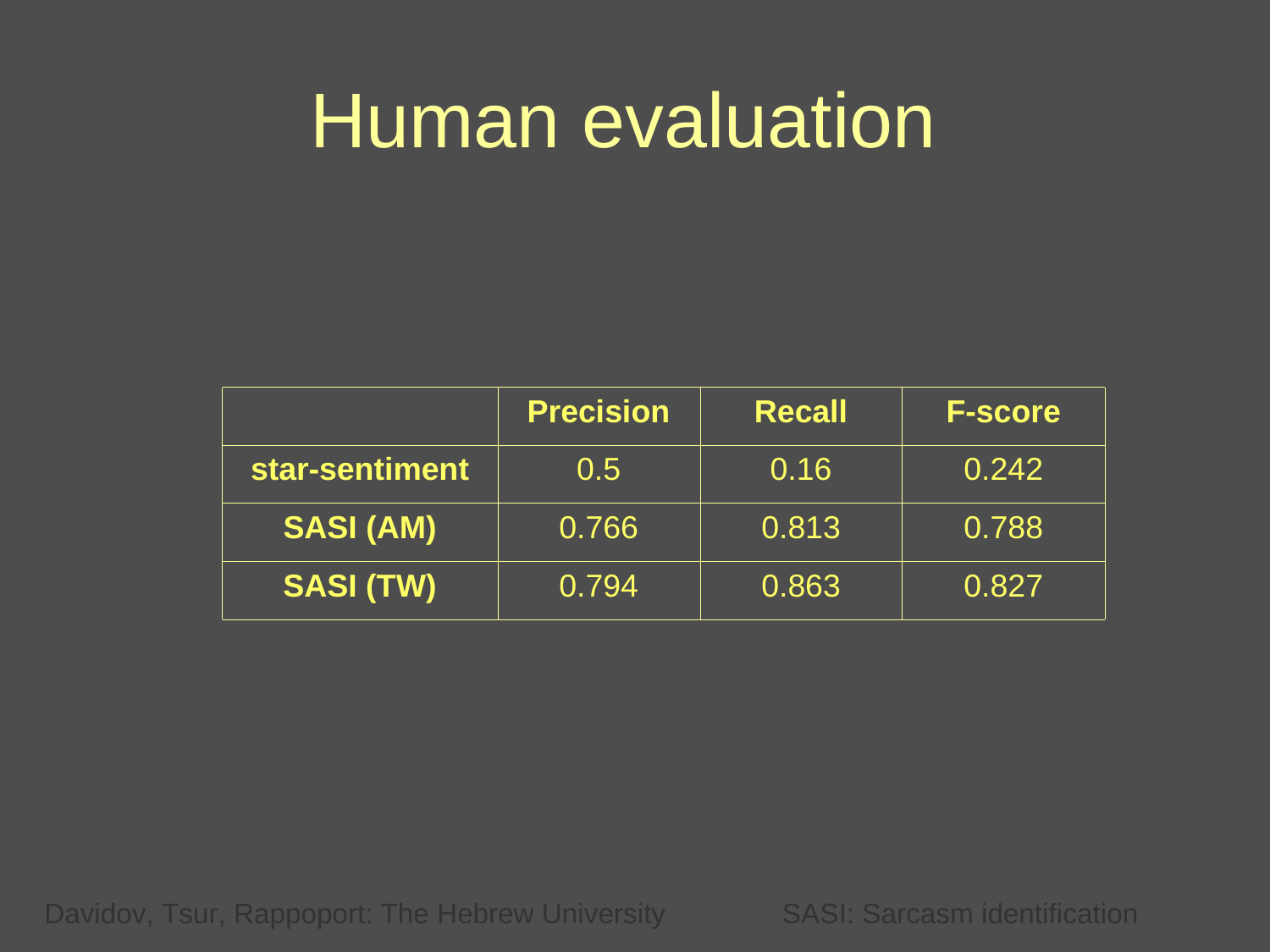## Some nice results

- *"If you are under the age of 13 or have nostalgia for the days when a good mystery required minimal brain effort then this Code's for you"*
- *"@USER and Nicole rode their bikes to church... Now it looks like It's going to rain. Great!"*
- *"Dear iPod: why can't you read my mind and play the music i want to hear???"*
- *"thanks but no thanks i will NOT be checking them out today or EVER for that matter. not unless i want my ears to bleed.*